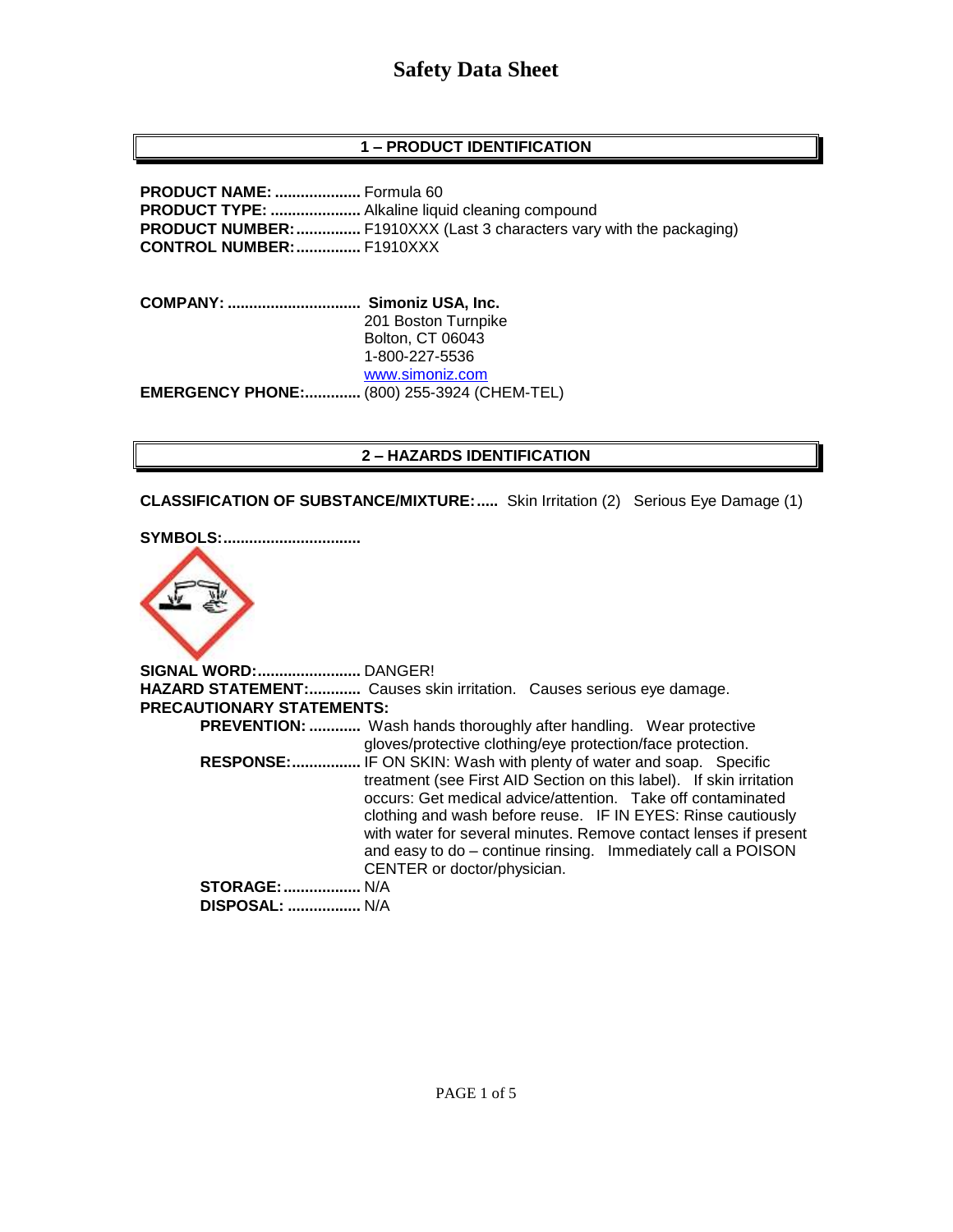#### **3 – COMPOSITION / INFORMATION ON INGREDIENTS**

Water 7732-18-5 2-Butoxy Ethanol 111-76-2 Sodium Metasilicate 6834-92-0 Pentasodium triphosphate 7758-29-4 Sodium dodecylbenzenesulfonate 25155-30-0 Sodium xylene sulfonate 1300-72-7

#### **INGREDIENT C.A.S. NUMBER**

Percentages of ingredients are being withheld as trade secret information. This information will be disclosed as necessary to authorized individuals.

#### **4 – FIRST-AID MEASURES**

|                        | <b>BREATHING (INHALATION):</b> If victim shows signs of discomfort or irritation, remove to fresh<br>air. If symptoms persist, get immediate medical attention.                                                                             |
|------------------------|---------------------------------------------------------------------------------------------------------------------------------------------------------------------------------------------------------------------------------------------|
|                        | <b>SWALLOWING (INGESTION): .</b> DO NOT INDUCE VOMITING! Drink a large quantity of water or<br>milk. Do not attempt to give liquids to an unconscious person.<br>Get immediate medical attention!                                           |
| $EYES:$                | Flush eyes with a large quantity of fresh water for at least 15<br>minutes. Apply ice compresses and GET IMMEDIATE<br>EMERGENCY MEDICAL ATTENTION by an eye specialist. It<br>may be necessary to take victim to a hospital emergency room. |
| <b>SKIN (DERMAL): </b> | Flush from skin and clothing with large amounts of fresh water. If<br>irritation persists, consult physician. Wash contaminated clothing<br>before wearing.                                                                                 |

#### **5 – FIRE-FIGHTING MEASURES**

**FLASHPOINT:...........................** This product is non-flammable.

**EXTINGUISHING MEDIA:.........** This product is non-flammable. Use extinguishing media suitable for materials already burning.

**SPECIAL FIRE FIGHTING PROCEDURES: ............**Firefighters working in areas where this product is present should be equipped with an approved, fully enclosed SCBA.

**UNUSUAL FIRE AND EXPLOSION HAZARDS:......**None known.

#### **6 – ACCIDENTAL RELEASE MEASURES**

**SPILL PROCEDURES:.............** Dike to prevent spillage into streams or sewer systems. Consult local, state and federal authorities.

**WASTE DISPOSAL: .................** As recommended by local, state and federal authorities.

### **7 – HANDLING and STORAGE**

**STORAGE:................................** Store in a cool, well ventilated area. Avoid overheating or freezing.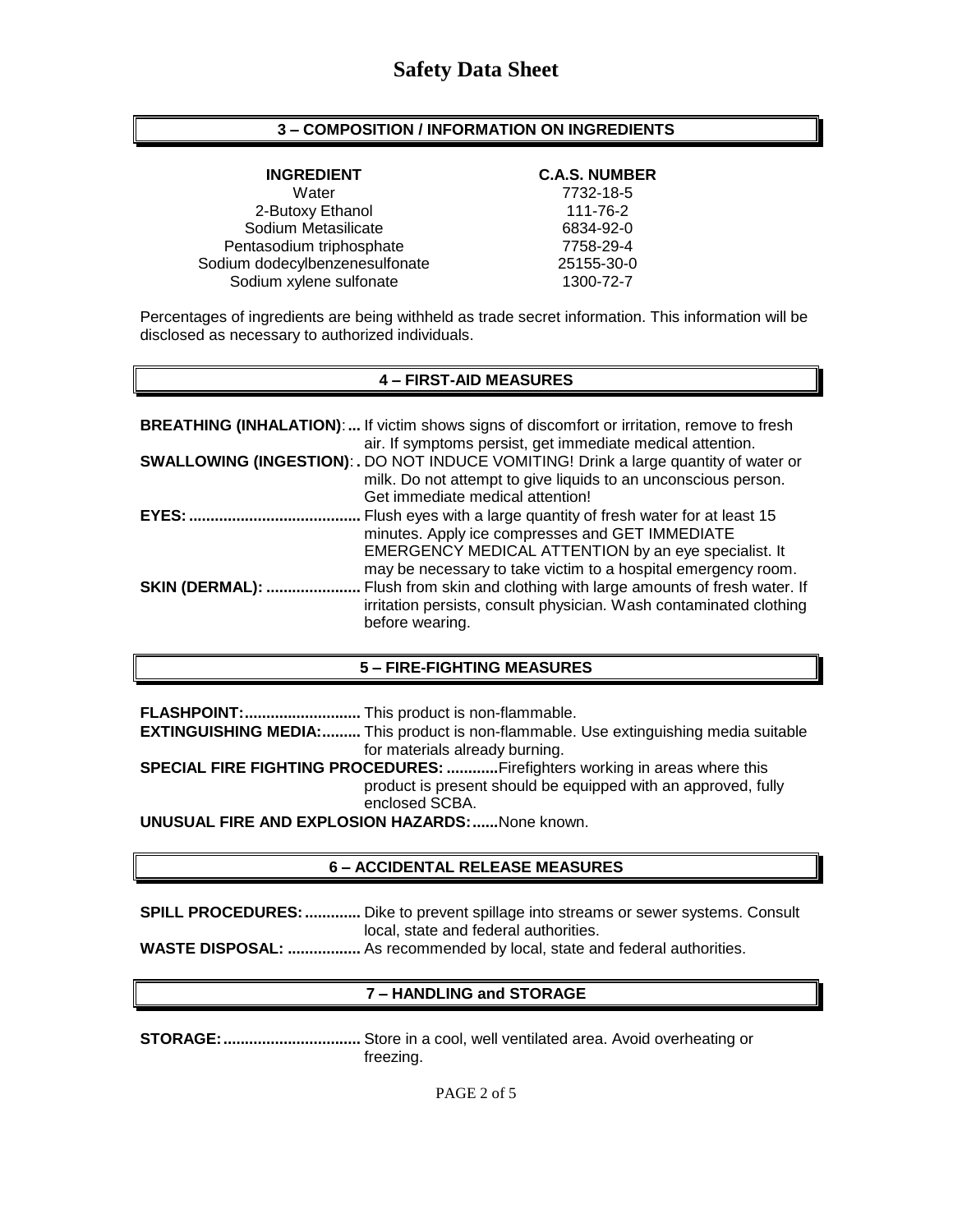**HANDLING:...............................** Under normal use according to label instructions, special protection should not be necessary. Wear eye protection if product is likely to splash.Do not place this product in an unmarked container! Keep away from children! Spilled material is slippery.

#### **8 – EXPOSURE CONTROLS / PERSONAL PROTECTION**

**RESPIRATORY PROTECTION:**Not usually needed in well-ventilated areas. If needed, use a NIOSH approved respirator.

**PROTECTIVE CLOTHING:.......** Nitrile or PVC gloves, and chemical splash goggles. **ADDITIONAL MEASURES: ......** Under normal use according to label instructions, special protection should not be necessary. Wear eye protection if product is likely to splash.Do not place this product in an unmarked container! Keep away from children! Spilled material is slippery.

| <b>INGREDIENT</b>              | <b>C.A.S. NUMBER</b> | <b>PEL</b>             |
|--------------------------------|----------------------|------------------------|
| Water                          | 7732-18-5            | No limits established  |
| 2-Butoxy Ethanol               | 111-76-2             | 20 ppm TLV, 25 ppm PEL |
| Sodium Metasilicate            | 6834-92-0            | No limit established   |
| Pentasodium triphosphate       | 7758-29-4            | No limit established   |
| Sodium dodecylbenzenesulfonate | 25155-30-0           | No limit established   |
| Sodium xylene sulfonate        | 1300-72-7            | No limit established   |

### **9 – PHYSICAL / CHEMICAL PROPERITES**

**APPEARANCE & ODOR: .........** Blue transparent liquid, slight solvent odor.

| <b>ODOR THRESHOLD:  N/A</b>                |
|--------------------------------------------|
|                                            |
| MELTING POINT:  210 degrees F.             |
| <b>FREEZING POINT:  N/A</b>                |
| BOILING POINT: 210 degrees F.              |
| <b>BOILING POINT RANGE: N/A</b>            |
| FLASHPOINT: This product is non-flammable. |
| <b>EVAPORATION RATE: N/A</b>               |
| FLAMMABILITY (solid/gas): N/A              |
| EXPLOSION LIMITS:  N/A                     |
| VAPOR PRESSURE:  N/A                       |
| VAPOR DENSITY (AIR=1): Greater than 1.     |
| <b>SPECIFIC GRAVITY:  1.02</b>             |
| SOLUBILITY IN WATER:  Completely soluble.  |
| <b>PARTITION COEFFICIENT:  N/A</b>         |
|                                            |
|                                            |
| VISCOSITY:  Water thin                     |
|                                            |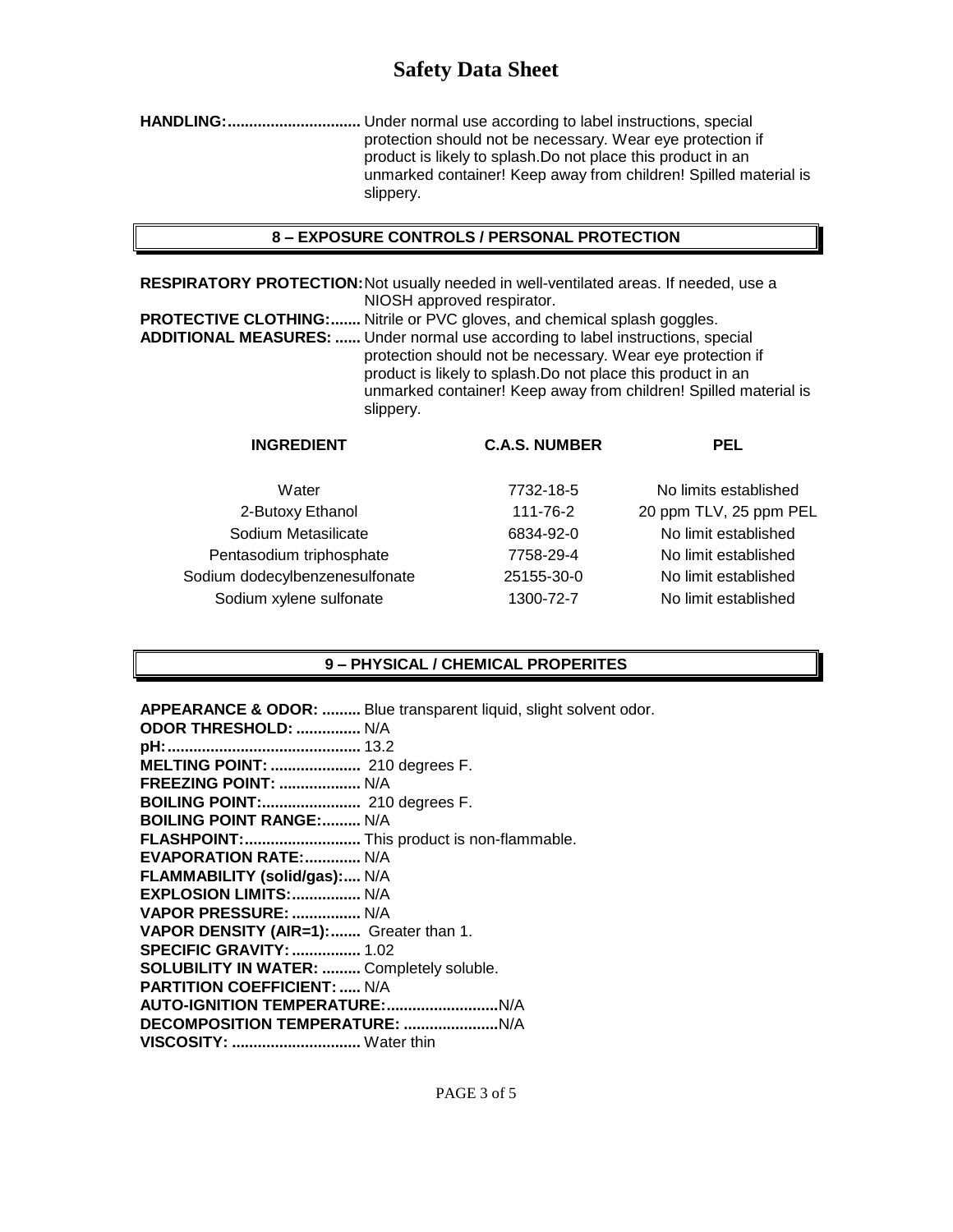#### **10 – STABILITY and REACTIVITY**

**STABILITY:...............................** Stable under normal conditions. **HAZARDOUS DECOMP.: .........** This product not known to polymerize. **INCOMPATIBILITY:..................** Do not mix with acids or other detergents.

#### **11 – TOXICOLOGICAL INFORMATION**

**ROUTE(S) OF ENTRY:.............** Ingestion. Not likely to be inhaled in dangerous amounts. **LISTED CARCINOGEN: ...........** None over 0.1%. **MEDICAL CONDITION AGGRAVATED:..................**May aggravate pre-existing dermatitis. **INHALATION:............................** Not likely to be inhaled in hazardous amounts. Maintain adequate ventilation in the work area. **INGESTION:..............................** This material can cause irritation or damage to stomach and esophagus. **EYES:........................................** Undiluted product will cause burns or eye irritation, or possibly blindness. **SKIN (DERMAL): ......................** This product may cause burns or irritation if not removed from the skin. Chronic overexposure may cause injury to blood, liver & kidneys. **ACUTE TOXICITY\* (ORAL):…… .............................**>5000 mg/kg **ACUTE TOXICITY\* (DERMAL):.. .............................**>5000 mg/kg **ACUTE TOXCITY\* (INHALATION):..........................**>20,000 ppm V (Gas), >20 mg/l (Vapor), >5 mg/l (Dust)

**\***Determined using the additivity formula for mixtures (GHS Purple Book, 3.1.3.6)

#### **12 – ECOLOGICAL INFORMATION**

#### **ENVIRONMENTAL FATE AND DISTRIBUTION:** N/A

#### **13 –DISPOSAL CONSIDERATIONS**

**WASTE DISPOSAL: .................** As recommended by local, state and federal authorities.

#### **14 – TRANSPORTATION INFORMATION**

**PROPER SHIPPING NAME:.....** Not D.O.T. regulated. **HAZARD CLASS:...................... UN/NA NUMBER: ..................... PACKAGING GROUP :.............**

#### **15 - REGULATIONS**

Contents of this MSDS comply with the OSHA Hazard Communication Standard 29CFR 1910.1200

PAGE 4 of 5